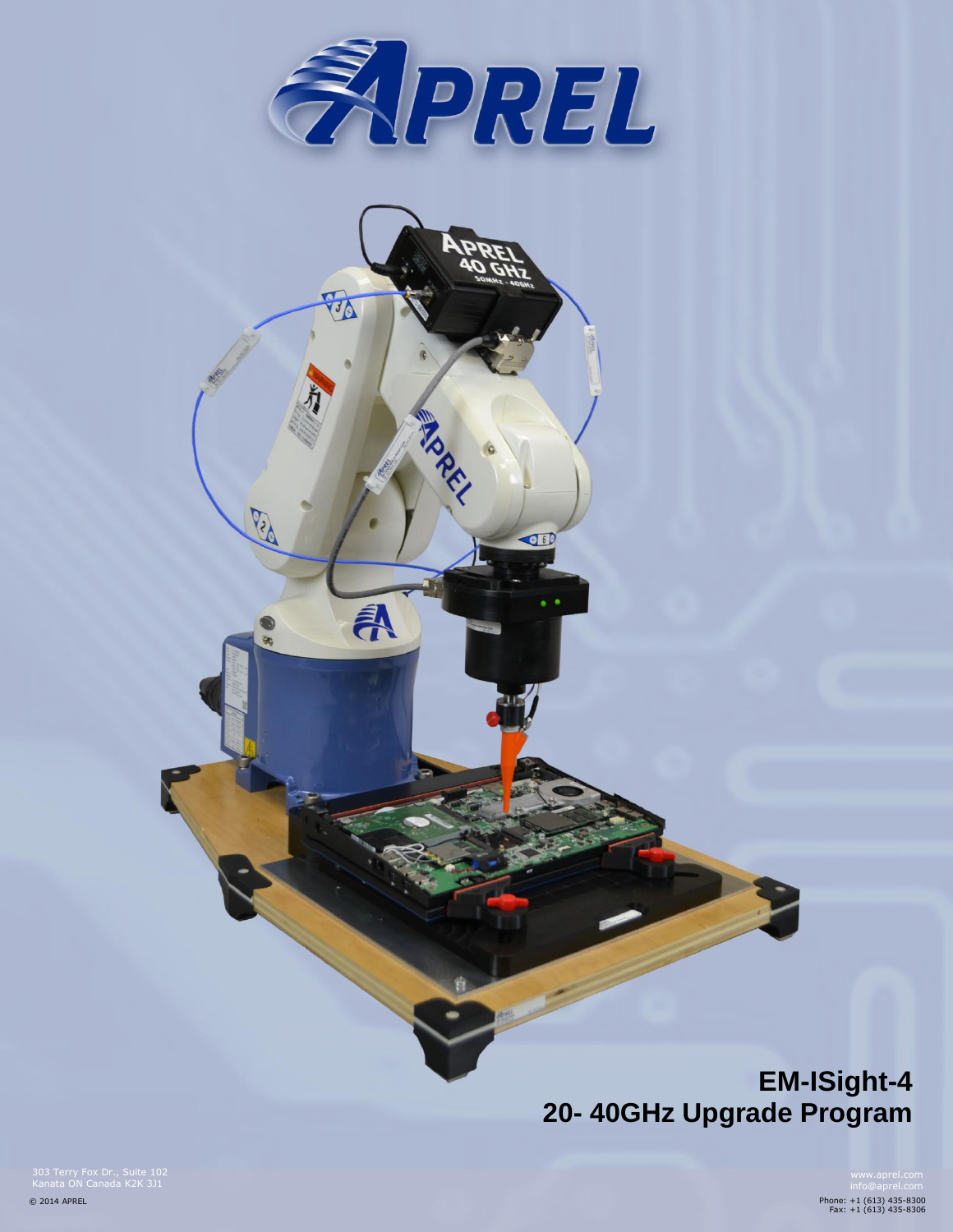

Technological advancements are achieved on a daily basis and many research and development teams need to have access to the latest tools. APREL have launched an Upgrade Program for existing EM-ISight owners that extends the frequency range up to 40GHz. This upgrade program has been developed for an easy transition from the standard 6GHz option to 20 or 40GHz.

EM-ISight Upgrade Program eliminates potential for legacy due to technology advancements, changes in protocol, devices operating with higher clock speeds or use of a higher spectrum allocation primarily those relating to  $3<sup>rd</sup>$  up to  $10<sup>th</sup>$  harmonic or 40GHz. The upgrade is easy to install onto the user's existing EM-ISight. This will enable current users of EM-ISight to continue working with very little disruption to their normal activities with the ease of integration for the upgrade. The upgrade program is a cost effective way to grow the applications of EM-ISight while using our proprietary single probe solutions. No other system manufacturer offers a single probe solution up to 40GHz.

## **Applicable Standards**

IEC-61967-1-6 VCCI/CISPR 22/FCC Pt 15/22 EN55022 CISPR 12/FCC Pt 18/EN55011/ EN60555/VDE0871 EN55024/EN6100-6-4/GR-1089-CORE ITU-T/ETS300/ IEC-6100-3

## **Applications**

Integrated Circuit/Printed Circuit Board Wireless modules De-Sense testing (receiver circuits) Medical devices Automotive and aviation Electronic device emissions Pre-Compliance testing (emissions/susceptibility) Quality control/audit Consumer products cell phone/computer devices Susceptibility / ESD



**NOTE: Signal generator, spectrum analyzer is customer supplied. Some applications require additional upgrades from a standard package spectrum analyzer; please confirm spectrum analyzer compatibility with APREL.**

www.aprel.com info@aprel.com